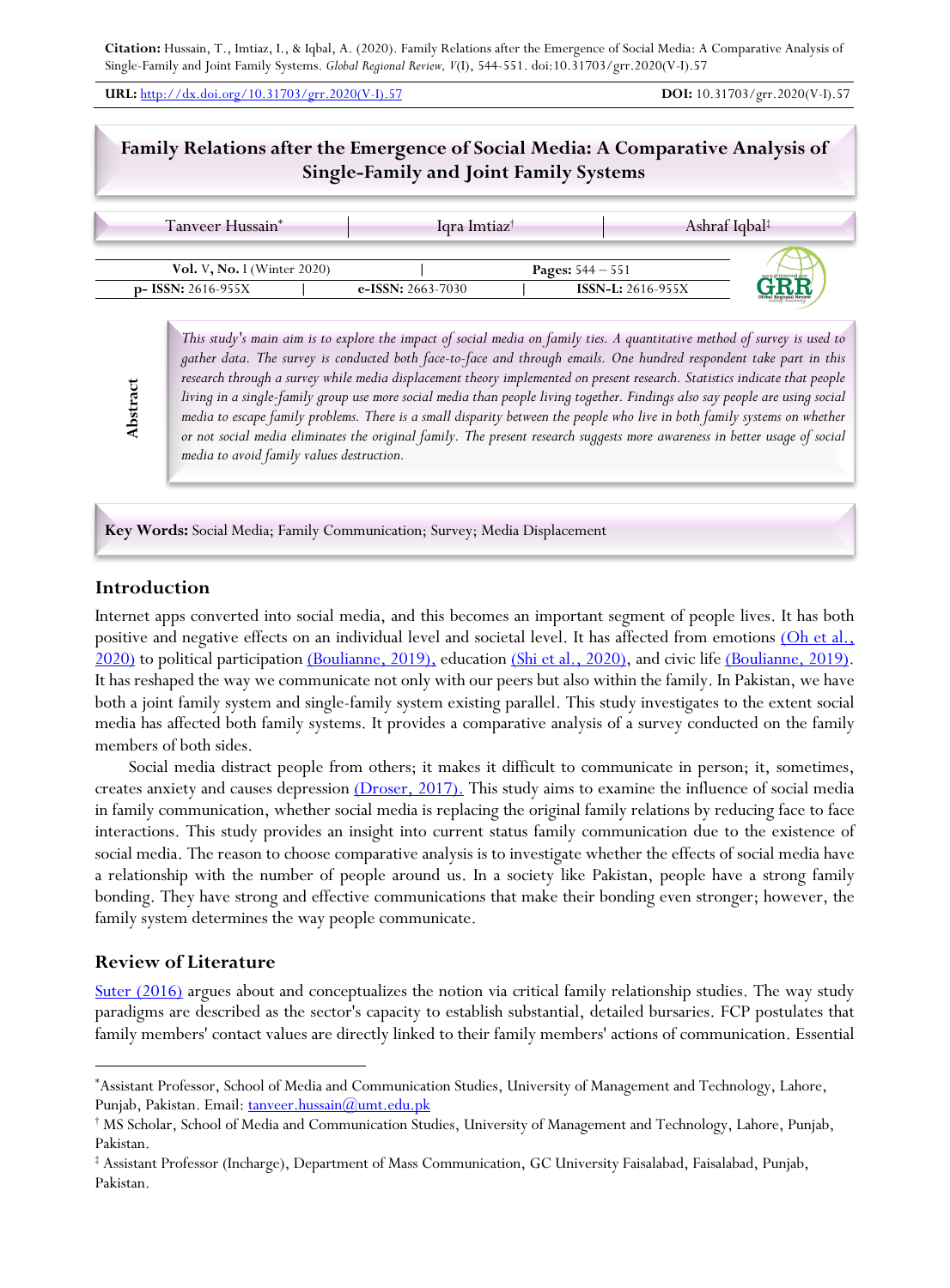facets in communication and conformity orientation that influence the functions of the family are for FCP theorization (Suter, 2016). Family contact systems are 'uniquely kept worldviews, which offer the person family members a meaning and thinking system' (Schrodt et al., 2008). They guide the interpretation and interpretation of partnerships and engagement between persons. Koerner and Mary Anne's (2002) discussed in a general theory of family communication that how these systems affect relationships. The FCE and the everyday contact model are yet to be examined through the study (Koerner & Mary Anne, 2002). FCE requires visual guidance under various communicative behavior types. FCE will theoretically affect the styles of subjects that are discussed by communities every day. Communities affect the reaction to adversities or threats through the creation of resilience. Families provide for and motivate children with the resources required to deal with stressors at the individual level. The whole family structure may respond to trauma more broadly in ways that reinforce or weaken the links between trauma and trauma (Turner & West, 2011). Two analytical perspectives illuminate the essential aspects of communication between parents. The emotion control theory of Gottman (2001) focuses on the features of parental communication, which form the ability of children to recognize their emotional experiences and effectively react to them, how parents communicate their own emotions and react to them (Gottman, 2001). Study has been focused on assessments of the stage models or approaches to family life in relation to growth. Phase models presume that the society transitions linearly in which societal adjustments occur is meant to be a time of repair, or a plateau, where progress is held in motion. Braithwaite, Olson, Golish, Soukup, and Turman (2001) establish three ways to restrict thought about interaction change by models of development or stage. They claim that they sometimes describe acts as though they were about to take place in a series. Method or Hierarchical separation templates, which define different trajectories, suggest that changes may not need to be produced by default (Braithwaite et al., 2001). A turning point is a transformational occurrence that changes a relationship in some important way. Trajectory research includes a memory and the perception by participants of turning points. Of order for researchers to use turn points and then evaluate trajectories from subjects, the retrospective interview method or the RIT should be used. The investigator documents the important moments of the diagram relationship. Via the development of diagrams of the relationships, the turning points are extensively analyzed. The family resilience system of Walsh (2003) describes those family mechanisms and frameworks that drive conflict and dysfunction (Walsh, 2003). Immune societies prefer to follow frameworks of the belief that are immune to hardship. It requires an optimistic approach and incorporates faith or transcendence. The modern environment is generated by daily chat or repetitive speech behaviors that form part of personal relationships. The social world. The chief means by which social patterns shape identities, planned behavior and habits are the daily speech in personal relationships. It has described the kinds of social talk topics popular to families.

Social media Networking is basically an act of engagement while internet based life is the device used to speak with a mass crowd (Hartshorn, 2010). Internet-based life is the stage that offers people the chance, to the interface, utilizing two-way correspondence, which means, that any individual who has online records, can impart their insights with other web-based life clients

Social media is used as a bridge between the flow of information and the audience. If used wisely, its side effects can be avoided, but the past few years it has been observed that a lot of people 2-3 fake personality and social media which leads to the development of complex among people.

We are living in aerobic friends on social media keep changing every other day, but this is something that is being constantly observed and practised for a good span of time. It is extremely important to normalize understanding the fact that we cannot afford something I should be comfortable with the life that we have rather than being jealous of what are the people do and let their lifestyle impact us negatively.

Social relationships are a basic component of human life. A social relationship grants a source of support and guidance to the public, which leads to positive results in man's life. But otherwise, the absence of these relations conducted social isolation in man's life which are experienced by many people at some point in their lives. Social media that empowered users to share the content of social media as well as participate in social networking like communicating, texting, sharing images, video sharing and direct connecting around the world. Social media is designed to make us feel more linked with the cheapest rates with fast accessing to the world.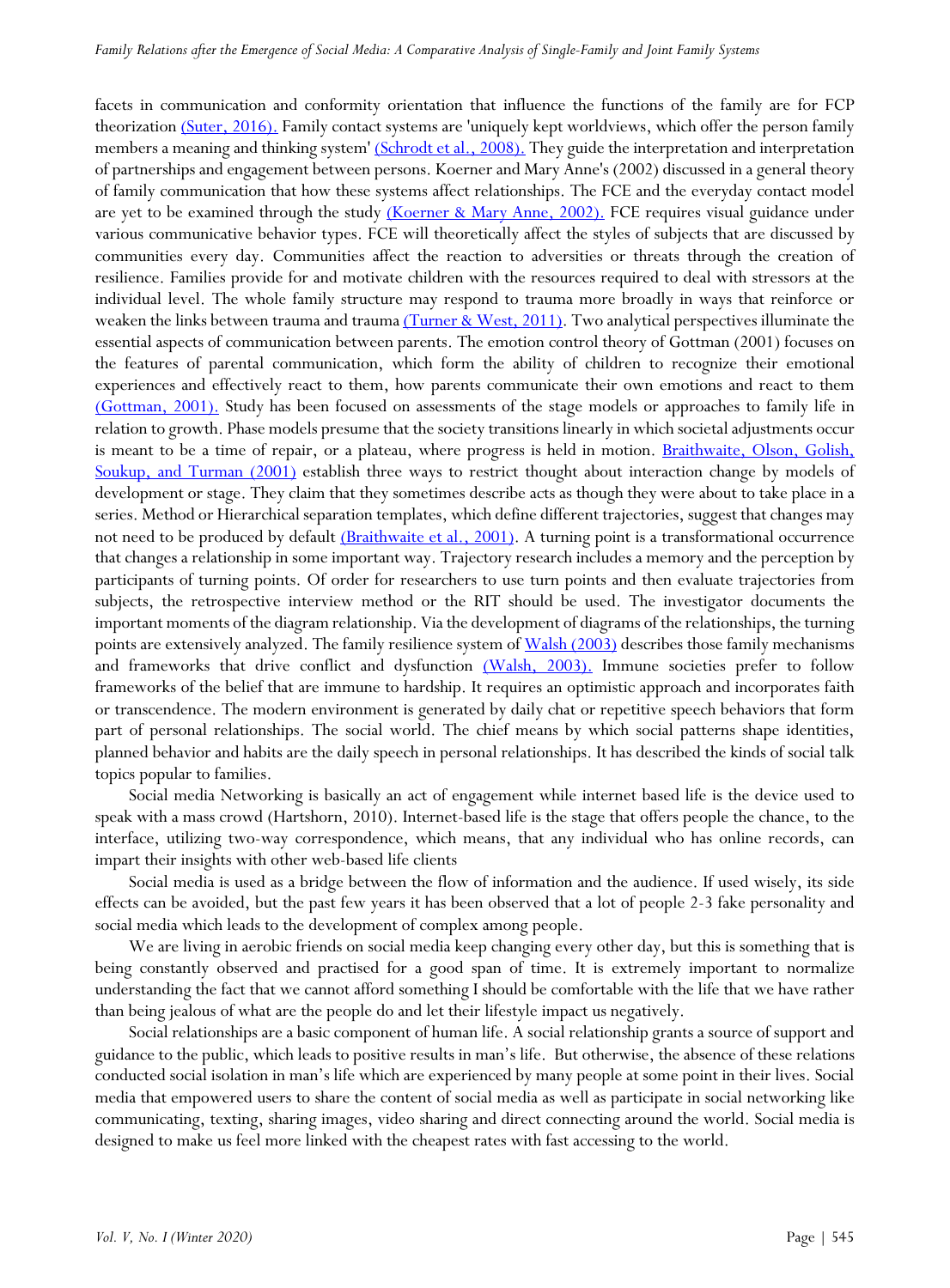The usage of social apps has both negative and positive impacts on our generation. The 21st century can be seen as the rapid use of technology like individuals walking while listening to their iPods, people at restaurants using mobile phones are habitual. The majority of children are growing up with the feeling lonely as they spend a high amount of time on social sites instead of physical activities and playing with others age fellows. Social isolation defined as the objective reasons for a situation and encouraged consumers across the globe. Social isolation refers to the lack of relationships with other people. Loneliest depicts as a state experienced by the man, which is in an unpleasant condition. The public might think that social media connected us to our loved ones 24/7 hours, but a new study has discovered which depicts that it's actually making us feel lonely. Loneliness was defined as the negative impact of a cognitive activity between the qualities of the relationship. There is an enlargement in the flow of work like psychology, sociology, and anthropology, which broadened the mechanisms of loneliness. (Jenny, 2006). According to the study, Girls are much more likely to complain of loneliness when they see pictures and posts on social media sites of other age fellows enjoying themselves. In fact, the problem with social media is that people only share the good things about their lives.

The past study said that the longer you spend time on social networks, the lonelier you're likely to be. According to American Journal of Preventative Medicine "the people who used social media accounts for more than two hours per day were twice are go through the experience of social isolation than those who consumed less than half an hour"(Lindsay Doddson, 2017). According to the BBC report, it was noticed that social media give the impression to unite more people and updated them. It reduces the face-to-face interactions process amongst the consumers because they use most of their time on these online social apps. Contrarily, social media also cause some serious mental health issues. The current thought is that one of the major drawbacks of social Internet users is dealing with psychosocial and psychological problems such as loneliness, anxiety, complexity, depression, etc. This study exposed that consumers who were introverts are likely to become addictive Internet user which affect negatively.

Communication behaviours influence the family communication dynamics through Cognitive structures that (FMEs. FCE may impact forms of daily speech in relations because the communication environment of the family is focused on 20 categories of everyday speech. Families can build strength and adaptability by communicative creation of an image and family history. Narrative sensory forming is at the heart of the social building of family identity. Family history or tales reflect the understanding of difficulty, blame transfer, and perceptions of control by family members. As groups talk of common problems in general, they face both opportunities and limitations. Families are most likely to learn from family experiences, while emotional interaction is part of their common behaviour. Family systems are more responsive to distress, and traumatic situations as common identities are successfully designed to give meaning to difficult circumstances. Much daily talk research focuses on dyadic connections. Schrodt and colleagues examined the frequency of frequent chat between the step-parents and children inside step-families. In daily issues, cognitive structures, which are important in the family communication setting, may explain differences. In dispute-preventing settings, rumours, moaning, and confrontation may not be as common. In family relationships, how family interacts affects the level of satisfaction. Foster families have to build and sustain feelings of family membership and participation through contact. Research has shown that open and supportive communication is essential for creating a common sense of familial identity, claim writers. Warm and supportive talks are often linked to positive partnership performance. Open communication allows people to feel more comfortable and linked. Foster parents are strongly dependent on a transparent, welcoming and free-flowing conversation to promote shared parental identification and close relationships with their foster child. Family satisfaction is the feeling or perception of a person about the quality of relationships and family life. Scholars in dyadic relations as well as in party happiness have been reported. Family happiness can best be understood by combining the interpersonal relationship's relational nature with the dynamics of small group contact. Schrodt (2009) found a positive association of happiness with the climate of family expressiveness (Schrodt, 2009).

## **Impact of Networking Sites in our Life**

Social media Platform have a few of the other kind of effect on the way of life of the People. People are dependent on Social media. People are using all the time, their life influenced, by Social media. People also find the trends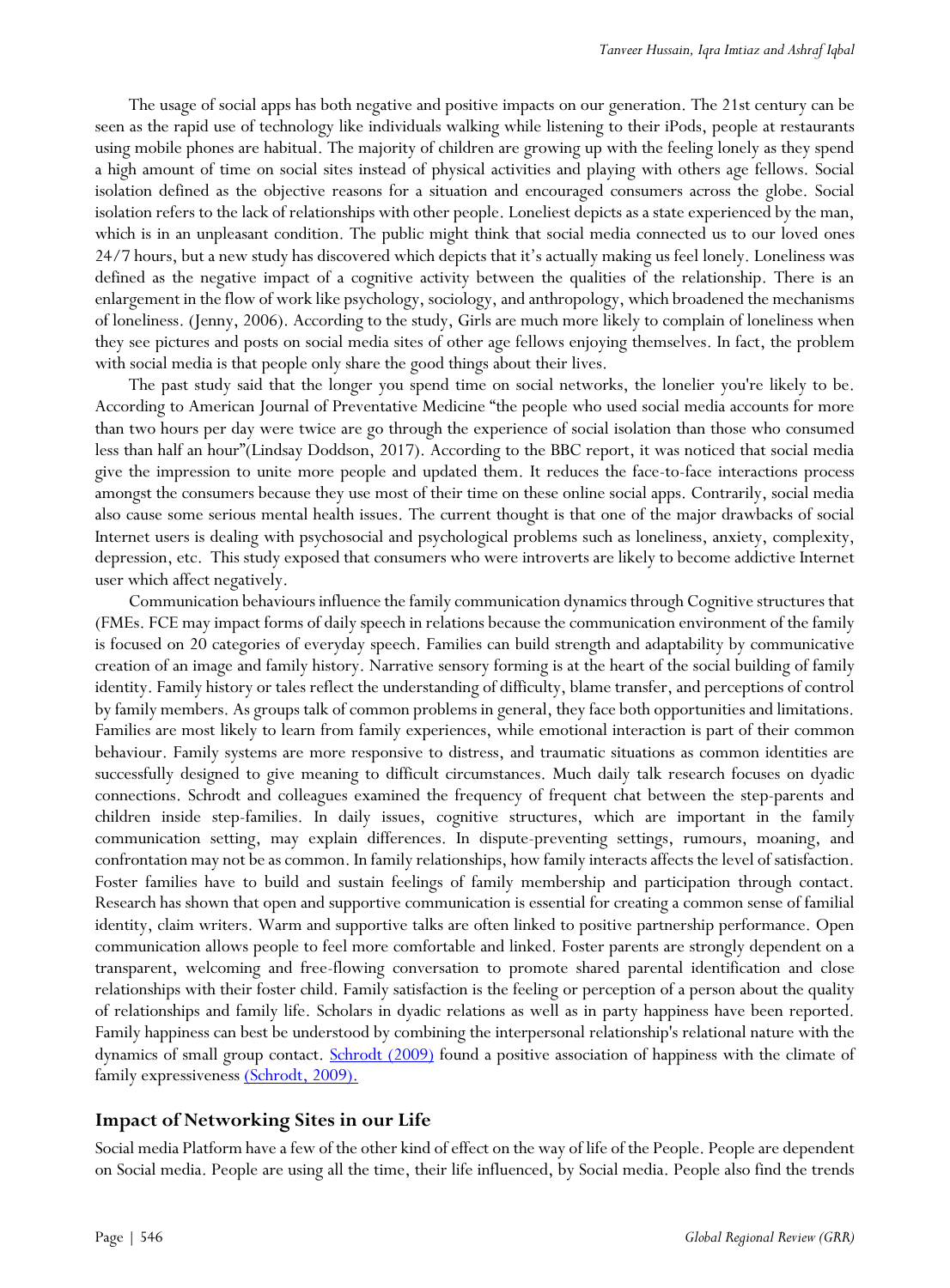by using Social media Platform. Sometimes they make the most amazing impact of social media locales for certain individuals is the utilization of curtailed words like "d" for "the" and in like manner. Some individuals utilize oppressive words to vent out their emotions on these organizing locales, and the equivalent has been found in their own existence recently.

#### **Media Displacement**

The Media Displacement theory was originally proposed at McCombs (1972) and is focused on finite resources such as time and assets. Using one tool deprives others of resources; individuals use other methods to a lesser extent after implementing new digital technology; subsequent theoretical developments separate symmetrical displacement from practical displacement. The definition of symmetric substitution means total substitution: if one behavior is expanded, another activity is believed to be diminished (Kayany & Yelsma, 2000). Yet real resettlement allows coexistence. The concept of media displacement suggests that if the roles of an old medium are substituted by those of an existing one, the former can thrive by focusing on specific technology or contribution new features (Newell et al., 2008).

Replacing networking offers this science's base. The meaning indicates that people simply lack time and energy, and interest in one communication activity inhibits pleasure in other affairs. Thus, by introducing a new communication method, people can have less freedom for other communication tasks. Networking displacement theory is based on finite time, resources, and money. Therefore, using one method deprives others of resources; people use other channels less when introducing new communications technologies.

To some degree, displacement concepts reflect leading approaches in communication research. Symmetric substitution represents the technological approach that replaces existing media networks in a specific historical period with new media where and when they fail to perform their social functions. Practical displacement theory is based on the approach to uses and gratifications that addresses the presence of an aggressive consumer audience trying to meet their psychosocial needs through selective media and specific content use (Nimrod, 2019). This model suggests a dialectical system of interrelationships between a new medium's technological features and its functional need to communicate with an older medium. According to this model, when a new medium emerges, two developments or means of antithesis emerge displacement of the older medium by the new one due to the functional equivalence between them, or creation of conditions conducive to their reciprocal interaction with little realistic interchangeability between them, probably convergence if the two media converge.

This study applies the theory of social alienation, where people are supposed to losing participation in family and society events. Individuals take little interest in other activities and experiences, using excellent social media tools. They 'e neglecting communication skills through social media and smartphones. They stay busy with social media sites and lose interest in other family relationships.

### **Hypotheses**

- H1: People living in a single-family are more likely to use Social Media than people living in a joint family
- H2: People living joint family are more likely to feel that Social Media is replacing family
- H3: People living in a joint family are more likely to use social media to avoid family issues

#### **Methodology**

Quantitative survey technique is used to gather sample data to determine social media impacts on families. The survey is conducted via face-to-face emails. A total of 230 respondents were contacted, and data were obtained from 100 respondents living in the joint family and single-family system. Survey respondents identified via social media accounts.

The population area selected for this analysis is the district of Lahore, including at least 11 towns from each city. The researcher used basic random sampling, and the sample size was 100. Twenty households, six to eight females and six to eight males from each town out of nine in Lahore District were chosen. A 17-question questionnaire is used to collect data. This includes open-ended, close-ended questions.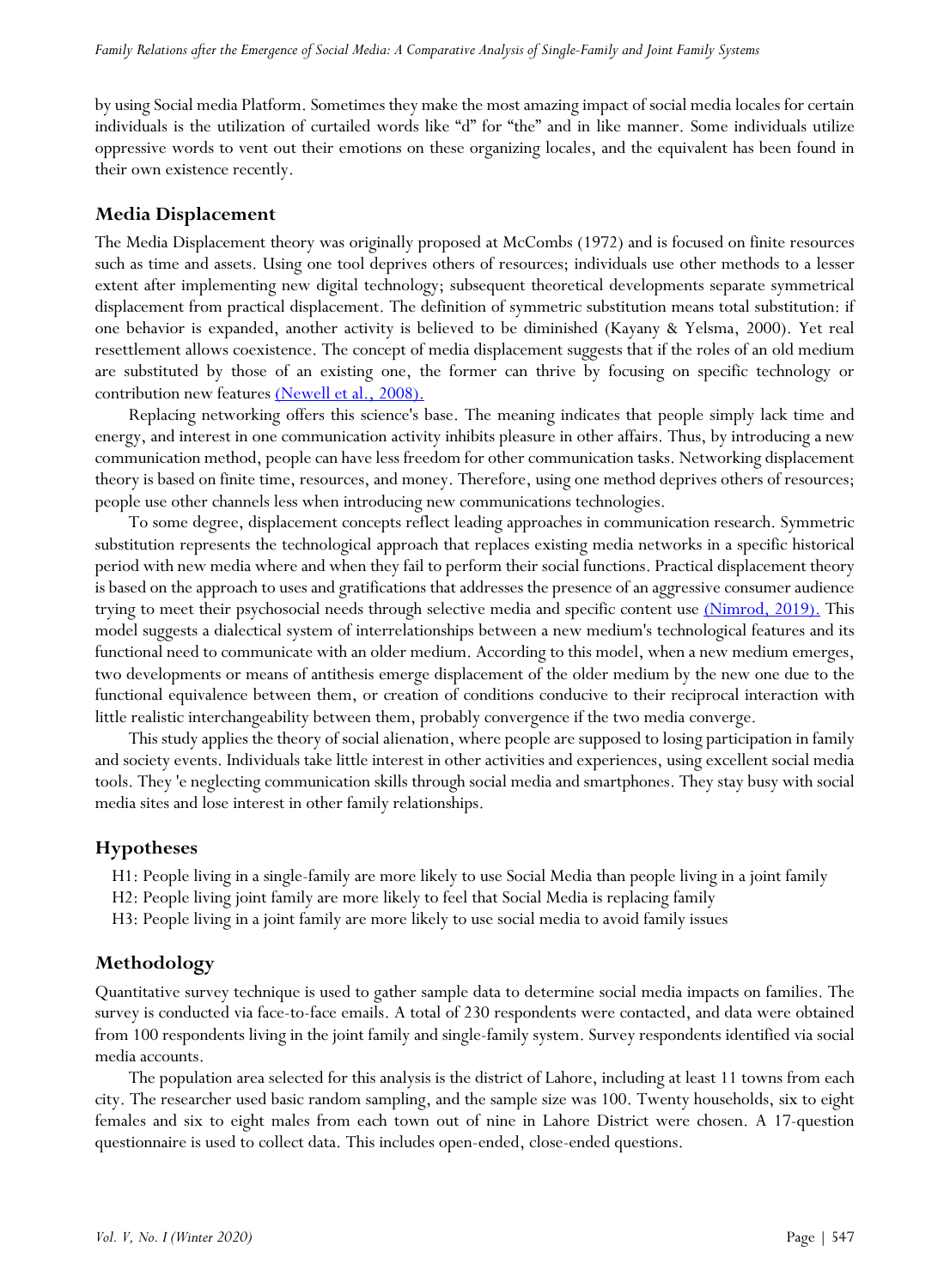|                          |                     | <b>Family System</b> | <b>Social Media Daily Usage</b> |
|--------------------------|---------------------|----------------------|---------------------------------|
|                          | Pearson Correlation |                      | $-.321**$                       |
| <b>Family System</b>     | Sig. (2-tailed)     |                      | .001                            |
|                          | N                   | 100                  | 100                             |
|                          | Pearson Correlation | $-.321**$            |                                 |
| Social Media Daily Usage | Sig. (2-tailed)     | .001                 |                                 |
|                          | N                   | 100                  | 100                             |

# **Results**

# **Table 1.** Correlations

*\*\*. Correlation is significant at the 0.01 level (2-tailed).*

## **Correlations: Family System, Social Media Daily Usage**

Pearson correlation of family system and social media daily usage = -0.321  $P-Value = 0.001$ 

In addition, the printouts show that the interaction frequency between the variables is weak and negative  $(r= -0.321)$  and that the correlation coefficient is a weak linear downhill (negative) relationship slightly close from zero  $(P \le 0.001)$ . We may also infer that  $(-0.321)$  is explained by the family system by the negative difference in the daily use of social media.

### **Table 2.** Model Summary

| Model |               | <b>R</b> Square | <b>Adjusted R Square</b> | Std. The error of the<br>Estimate |
|-------|---------------|-----------------|--------------------------|-----------------------------------|
|       | $286^{\circ}$ | 082             | 072                      | 4839                              |

*a. Predictors: (Constant), Family System*

The table1 of the production shows the summary of the model and general fit statistics. We note that our model's adjusted R2 is 0.072 with the R2=.082, which means that the linear regression accounts for 82% of the data variance. The Durbin-Watson  $d=4839$ , which is between the two critical values of  $1.5 \le d \le 2.5$  and so we can conclude that there is no linear autocorrelation of the first order in the results.

| Model |            | <b>Sum of Squares</b> | df | <b>Mean Square</b> |       | Sig.              |
|-------|------------|-----------------------|----|--------------------|-------|-------------------|
|       | Regression | 2.039                 |    | 2.039              | 8.708 | .004 <sup>b</sup> |
|       | Residual   | 22.951                | 98 | .234               |       |                   |
|       | Total      | 24.990                | 99 |                    |       |                   |

*a. Dependent Variable: SM Replacing Family b. Predictors: (Constant), Family System*

The next table is the F-test, the F - test in linear regression has the null hypothesis that the two variables do not have a causal relationship (i.e., R2=0.004). With F= 8.708 and 99 degrees of freedom, the test is very important, so we can conclude that our model has a linear relationship between the variables.

#### Table 4. Coefficients<sup>a</sup>

| Model |                      | <b>Unstandardized Coefficients Standardized Coefficients</b> |     |         |         |      |
|-------|----------------------|--------------------------------------------------------------|-----|---------|---------|------|
|       |                      | <b>Std. Error</b><br>Beta                                    |     |         | Sig.    |      |
|       | (Constant)           | 1.902                                                        | 148 |         | 12.862  | .000 |
|       | <b>Family System</b> | $-.288$                                                      | 098 | $-.286$ | $-2951$ | 004  |

*a. Dependent Variable: SM Replacing Family*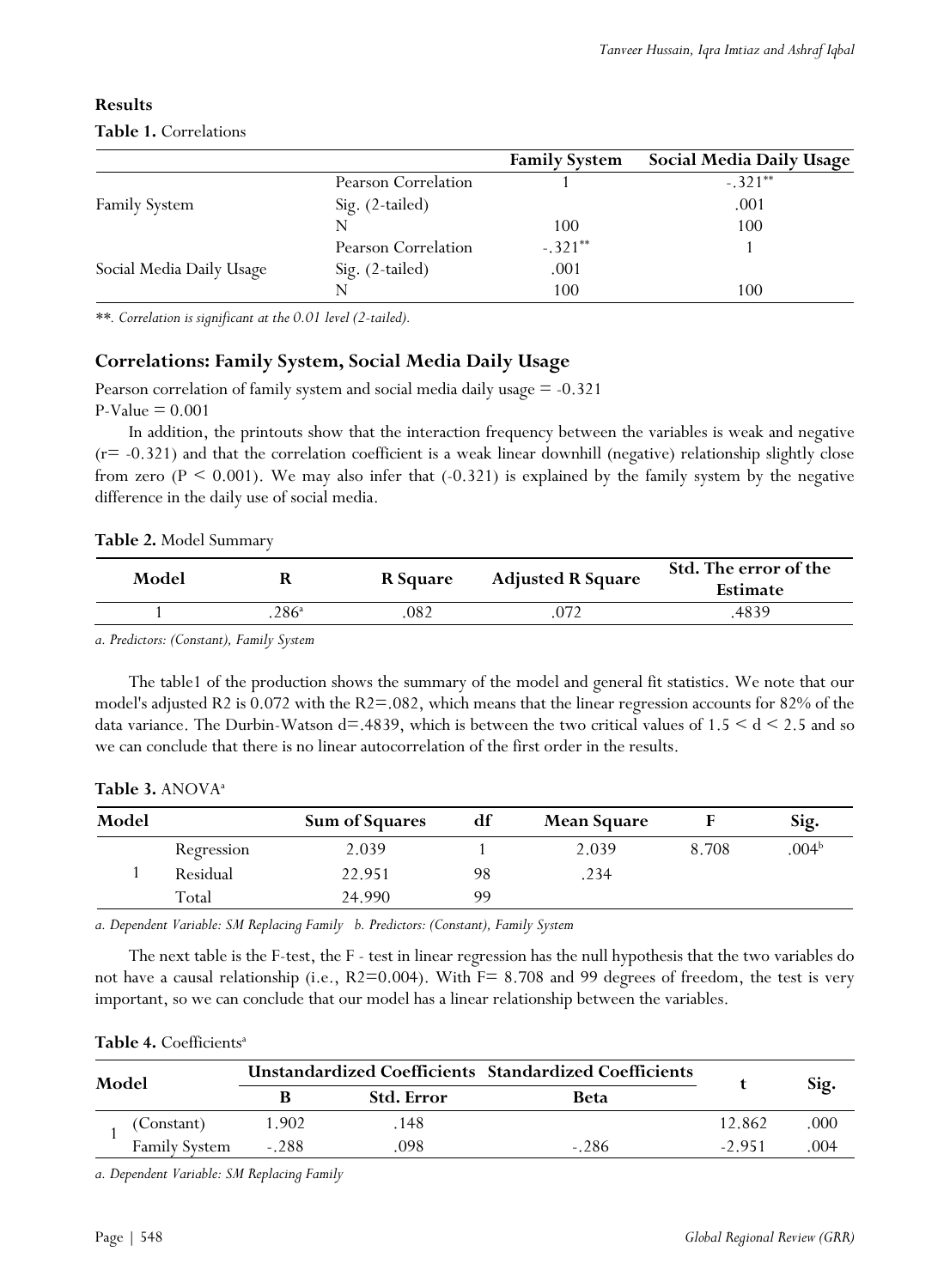The following table shows the coefficients of regression, intercept and significance of all coefficients and intercepts in the model. Our linear regression analysis estimates that the linear regression approach is  $= 1.902$ . 0.288\* x. Please note that this does not translate in there is -0.288 additional murders for every -2.951 additional inhabitants because we ln transformed the variables.

In linear regression analysis, the test tests the null hypothesis that the coefficient is 0. The t-test finds that both intercept and variable are highly significant (p < 0.001), and thus we might say that they are different from zero.

|                              |                                   | Levene's Test<br>for Equality<br>of Variances |          |          |        | t-test for Equality of Means |                           |                                 |                                                                 |              |
|------------------------------|-----------------------------------|-----------------------------------------------|----------|----------|--------|------------------------------|---------------------------|---------------------------------|-----------------------------------------------------------------|--------------|
|                              |                                   | $\mathbf{F}$                                  | Sig.     | t        | df     | Sig.<br>(2-tailed)           | Mean<br><b>Difference</b> | Std. Error<br><b>Difference</b> | 95% Confidence<br>Interval of the<br><b>Difference</b><br>Lower | <b>Upper</b> |
| SM to Avoid Family<br>Matter | Equal<br>Variances<br>Assumed     | $0.027\,$                                     | $0.87\,$ | 0.082    | 86     | 0.935                        | $-0.0082$                 | $\overline{0}$                  | 0.2065                                                          | 0.1902       |
|                              | Equal<br>Variances<br>not Assumed |                                               |          | $-0.082$ | 90.624 | 0.935                        | 0.0082                    | 6660.0                          | 0.2067                                                          | 0.1904       |

**Table 5.** Independent Samples Test

The t-test compares mean of the same variable between the two groups. In our case, the mean writing score is contrasted between the Social Media group and the family system group. Ideally, these subjects are selected randomly from a wider subject population. The test assumes the two populations have the same variances. The p-value definition is the same as for other forms of t-tests.

The t - statistic of 98 degrees of freedom is-.082. The corresponding two-tailed p-value is 0.935, which is greater than 0.05. We assume that the disparity between Social Media and the family system category in writing implies is different from 0.

#### **Discussion**

This research study is about the family impact of social media. Sample selected was the district of Lahore and its nine cities. Literature shows that social media affects people's lives greatly. In the one hand, it has encouraged people by communicating who live far away, it helps in education, it has reshaped political debates, but on the other hand, it has generated problems such as people spending more time using social media that separates them from their closed ones like families. This study explored social media's role in family communication. In Pakistan, we have current side-by-side single-family and joint-family structure. This research contrasted all groups using social media. Studies found that people in single-family systems spent more time using social media. The explanation behind this is that they don't have enough people around them to connect, so they get overwhelmed on social media. People living in a joint family structure, on the other hand, have more people around them, so they don't waste much time on social media. Findings endorse this study's first hypothesis.

Results also supported the second hypothesis, which deals with the perception of people living in the joint family about social media 's position. Social networking is thought to undermine family relationships. Statistical test results indicate that they believe social media causes distance between real relationships, but people living in single-family environments believe social media does not create distance. It can be concluded that both groups have different perceptions of real relationships, leading to different opinions on it.

Also supports the third theory. People in a traditional family structure face more family issues and use social media to prevent them. They conclude that more in-person contact causes more issues, while people in singlefamily environments have different experiences. They think contact in-person doesn't cause problems. Both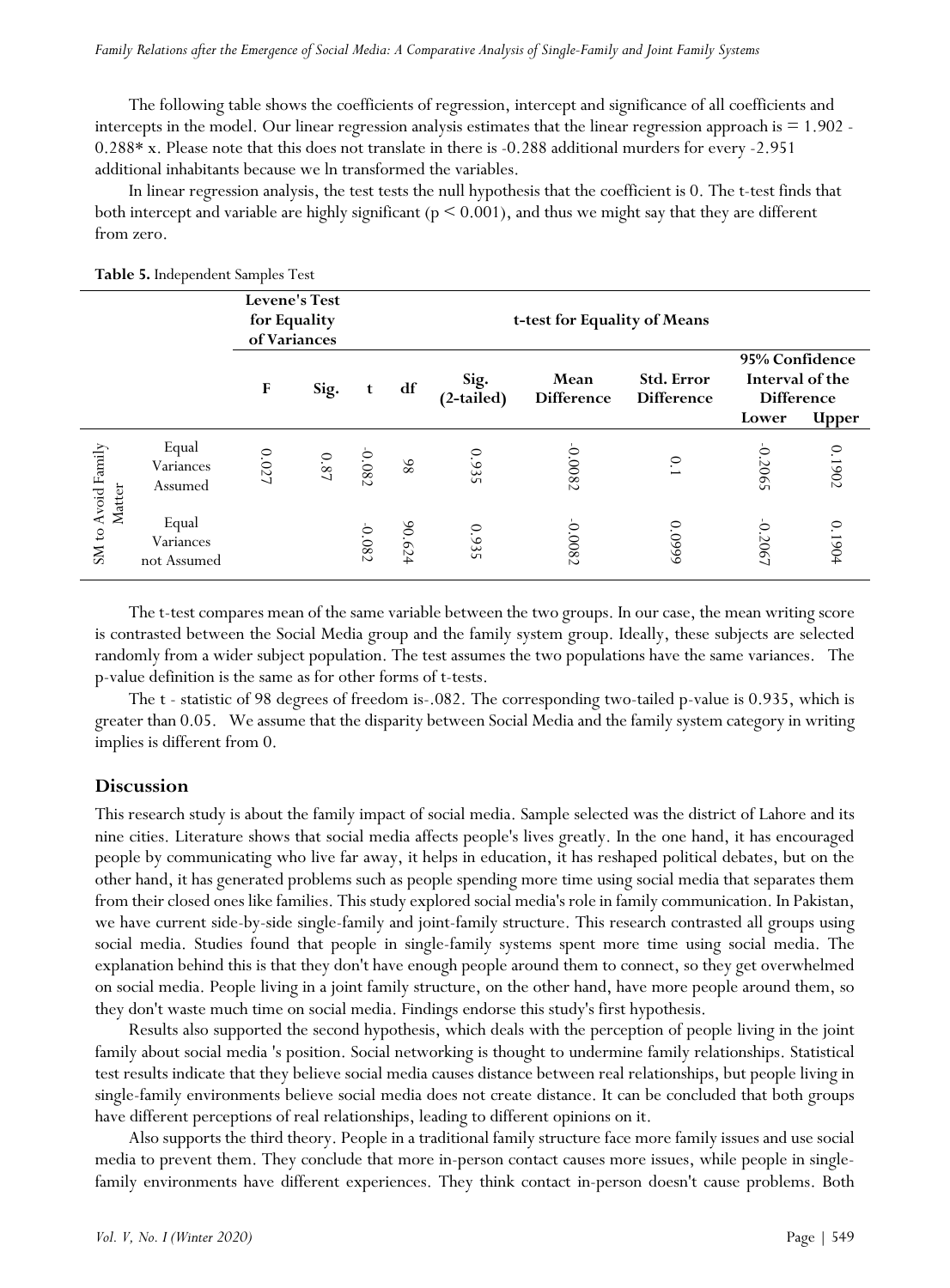groups have different opinions on almost every topic. People who used to have in-person experiences on a daily basis may be expected to believe that social media greatly affected their lifestyle and way of communicating with others.

# **Conclusion**

This research aims to know the impact of social media on family relationships. Individuals lose their family and friends. This research has shown that social media plays a detrimental role in the relationship between the majority of individuals with other family members. Research issues such as social media have a negative effect on individuals' mental health, and this research question has been acknowledged, many individuals respond to "yes" social media psychologically negatively. Another research question about social media takes people away from family problems that have also been acknowledged, and people admit that they don't pay attention to family issues because they're involved in social media environment. Next research question is people losing communication skills in joint families to which answer majority said yes, less answer no and answers were rarely neutral. The fourth issue is a daily check-up of social media impacting relationships with other single-family members; there are more individuals that say they are continually looking at texts, status updates that take them away from parents/children. Last research question is open-ended and about the view of individuals that, if they minimize the use of social media, they will give their families more time. They think that and the use of social networking platforms will get them closer to their families. This can be inferred that while social media has a positive role in human life to bring them closer to the world, there are also negative impacts of extensive use of social media on human mental wellbeing and relationships with their own family members, whether it is a shared family system or a single-family system.